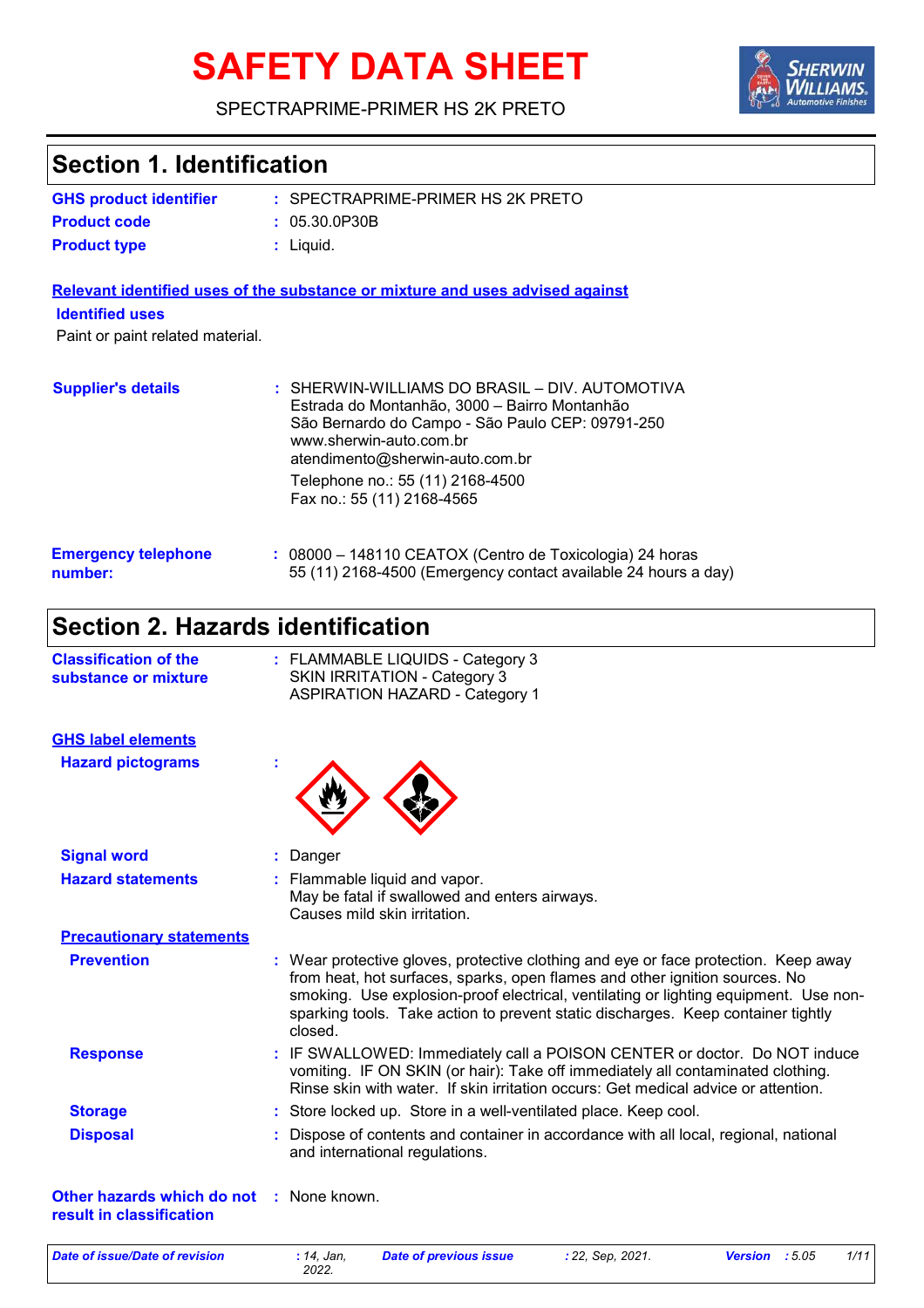### **Section 3. Composition/information on ingredients**

**Substance/mixture**

**:** Mixture

#### **CAS number/other identifiers**

**EC number :** Mixture.

| <b>Ingredient name</b> | $\frac{9}{6}$ | <b>CAS number</b> |
|------------------------|---------------|-------------------|
| Barium Sulfate         | 210 - ≤25     | 7727-43-7         |
| Talc                   | l≥10 - ≤25    | 14807-96-6        |
| 2-Butyl Acetate        | l≥10 - ≤25    | 105-46-4          |
| Xylene, mixed isomers  | < 10          | 1330-20-7         |
| Ethylbenzene           | ~10           | 100-41-4          |
| Carbon Black           | .≤3           | 1333-86-4         |

**There are no additional ingredients present which, within the current knowledge of the supplier and in the concentrations applicable, are classified as hazardous to health or the environment and hence require reporting in this section.**

**Occupational exposure limits, if available, are listed in Section 8.**

### **Section 4. First aid measures**

#### **Description of necessary first aid measures**

| <b>Eye contact</b>  | : Immediately flush eyes with plenty of water, occasionally lifting the upper and lower<br>eyelids. Check for and remove any contact lenses. Continue to rinse for at least 10<br>minutes. If irritation persists, get medical attention.                                                                                                                                                                                                                                                                                                                                                                                                                                                                                                               |
|---------------------|---------------------------------------------------------------------------------------------------------------------------------------------------------------------------------------------------------------------------------------------------------------------------------------------------------------------------------------------------------------------------------------------------------------------------------------------------------------------------------------------------------------------------------------------------------------------------------------------------------------------------------------------------------------------------------------------------------------------------------------------------------|
| <b>Inhalation</b>   | : Remove victim to fresh air and keep at rest in a position comfortable for breathing.<br>If not breathing, if breathing is irregular or if respiratory arrest occurs, provide<br>artificial respiration or oxygen by trained personnel. It may be dangerous to the<br>person providing aid to give mouth-to-mouth resuscitation. Get medical attention if<br>adverse health effects persist or are severe. If unconscious, place in recovery<br>position and get medical attention immediately. Maintain an open airway. Loosen<br>tight clothing such as a collar, tie, belt or waistband.                                                                                                                                                            |
| <b>Skin contact</b> | : Flush contaminated skin with plenty of water. Remove contaminated clothing and<br>shoes. Continue to rinse for at least 10 minutes. Get medical attention if adverse<br>health effects persist or are severe. Wash clothing before reuse. Clean shoes<br>thoroughly before reuse.                                                                                                                                                                                                                                                                                                                                                                                                                                                                     |
| <b>Ingestion</b>    | : Get medical attention immediately. Call a poison center or physician. Wash out<br>mouth with water. Remove dentures if any. If material has been swallowed and the<br>exposed person is conscious, give small quantities of water to drink. Stop if the<br>exposed person feels sick as vomiting may be dangerous. Aspiration hazard if<br>swallowed. Can enter lungs and cause damage. Do not induce vomiting. If<br>vomiting occurs, the head should be kept low so that vomit does not enter the lungs.<br>Never give anything by mouth to an unconscious person. If unconscious, place in<br>recovery position and get medical attention immediately. Maintain an open airway.<br>Loosen tight clothing such as a collar, tie, belt or waistband. |

|                                       | Most important symptoms/effects, acute and delayed                                         |  |
|---------------------------------------|--------------------------------------------------------------------------------------------|--|
| <b>Potential acute health effects</b> |                                                                                            |  |
| Eye contact                           | : No known significant effects or critical hazards.                                        |  |
| <b>Inhalation</b>                     | : No known significant effects or critical hazards.                                        |  |
| <b>Skin contact</b>                   | : Causes mild skin irritation.                                                             |  |
| <b>Ingestion</b>                      | : May be fatal if swallowed and enters airways.                                            |  |
| <b>Over-exposure signs/symptoms</b>   |                                                                                            |  |
| <b>Eye contact</b>                    | : Adverse symptoms may include the following:<br>pain or irritation<br>watering<br>redness |  |
| <b>Inhalation</b>                     | : No specific data.                                                                        |  |

*Date of issue/Date of revision* **:** *14, Jan,*

*2022.*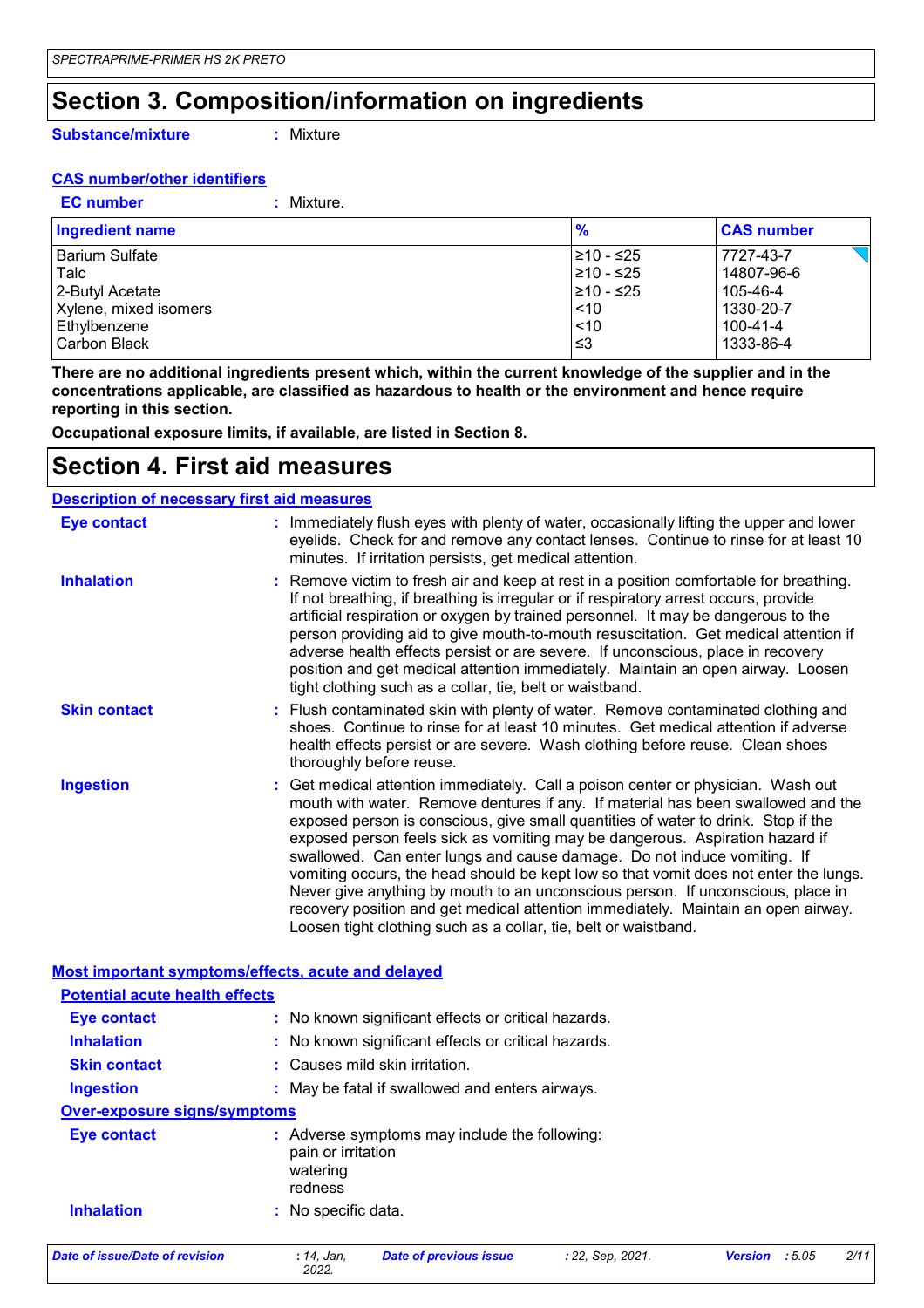### **Section 4. First aid measures**

| <b>Skin contact</b>               | : Adverse symptoms may include the following:<br><i>irritation</i><br>redness                                                                                                 |
|-----------------------------------|-------------------------------------------------------------------------------------------------------------------------------------------------------------------------------|
| <b>Ingestion</b>                  | : Adverse symptoms may include the following:<br>nausea or vomiting                                                                                                           |
|                                   | <u>Indication of immediate medical attention and special treatment needed, if necessary</u>                                                                                   |
| <b>Notes to physician</b>         | : Treat symptomatically. Contact poison treatment specialist immediately if large<br>quantities have been ingested or inhaled.                                                |
| <b>Specific treatments</b>        | : No specific treatment.                                                                                                                                                      |
| <b>Protection of first-aiders</b> | : No action shall be taken involving any personal risk or without suitable training. It<br>may be dangerous to the person providing aid to give mouth-to-mouth resuscitation. |

#### **See toxicological information (Section 11)**

## **Section 5. Fire-fighting measures**

| <b>Extinguishing media</b>                               |                                                                                                                                                                                                                                                                                                                               |
|----------------------------------------------------------|-------------------------------------------------------------------------------------------------------------------------------------------------------------------------------------------------------------------------------------------------------------------------------------------------------------------------------|
| <b>Suitable extinguishing</b><br>media                   | : Use dry chemical, $CO2$ , water spray (fog) or foam.                                                                                                                                                                                                                                                                        |
| <b>Unsuitable extinguishing</b><br>media                 | : Do not use water jet.                                                                                                                                                                                                                                                                                                       |
| <b>Specific hazards arising</b><br>from the chemical     | : Flammable liquid and vapor. Runoff to sewer may create fire or explosion hazard.<br>In a fire or if heated, a pressure increase will occur and the container may burst, with<br>the risk of a subsequent explosion.                                                                                                         |
| <b>Hazardous thermal</b><br>decomposition products       | : Decomposition products may include the following materials:<br>carbon dioxide<br>carbon monoxide<br>sulfur oxides<br>metal oxide/oxides                                                                                                                                                                                     |
| <b>Special protective actions</b><br>for fire-fighters   | : Promptly isolate the scene by removing all persons from the vicinity of the incident if<br>there is a fire. No action shall be taken involving any personal risk or without<br>suitable training. Move containers from fire area if this can be done without risk.<br>Use water spray to keep fire-exposed containers cool. |
| <b>Special protective</b><br>equipment for fire-fighters | : Fire-fighters should wear appropriate protective equipment and self-contained<br>breathing apparatus (SCBA) with a full face-piece operated in positive pressure<br>mode.                                                                                                                                                   |

### **Section 6. Accidental release measures**

|                                  | <b>Personal precautions, protective equipment and emergency procedures</b>                                                                                                                                                                                                                                                                                                                                                                                                                      |
|----------------------------------|-------------------------------------------------------------------------------------------------------------------------------------------------------------------------------------------------------------------------------------------------------------------------------------------------------------------------------------------------------------------------------------------------------------------------------------------------------------------------------------------------|
| For non-emergency<br>personnel   | : No action shall be taken involving any personal risk or without suitable training.<br>Evacuate surrounding areas. Keep unnecessary and unprotected personnel from<br>entering. Do not touch or walk through spilled material. Shut off all ignition sources.<br>No flares, smoking or flames in hazard area. Avoid breathing vapor or mist.<br>Provide adequate ventilation. Wear appropriate respirator when ventilation is<br>inadequate. Put on appropriate personal protective equipment. |
|                                  | <b>For emergency responders</b> : If specialized clothing is required to deal with the spillage, take note of any<br>information in Section 8 on suitable and unsuitable materials. See also the<br>information in "For non-emergency personnel".                                                                                                                                                                                                                                               |
| <b>Environmental precautions</b> | : Avoid dispersal of spilled material and runoff and contact with soil, waterways,<br>drains and sewers. Inform the relevant authorities if the product has caused<br>environmental pollution (sewers, waterways, soil or air).                                                                                                                                                                                                                                                                 |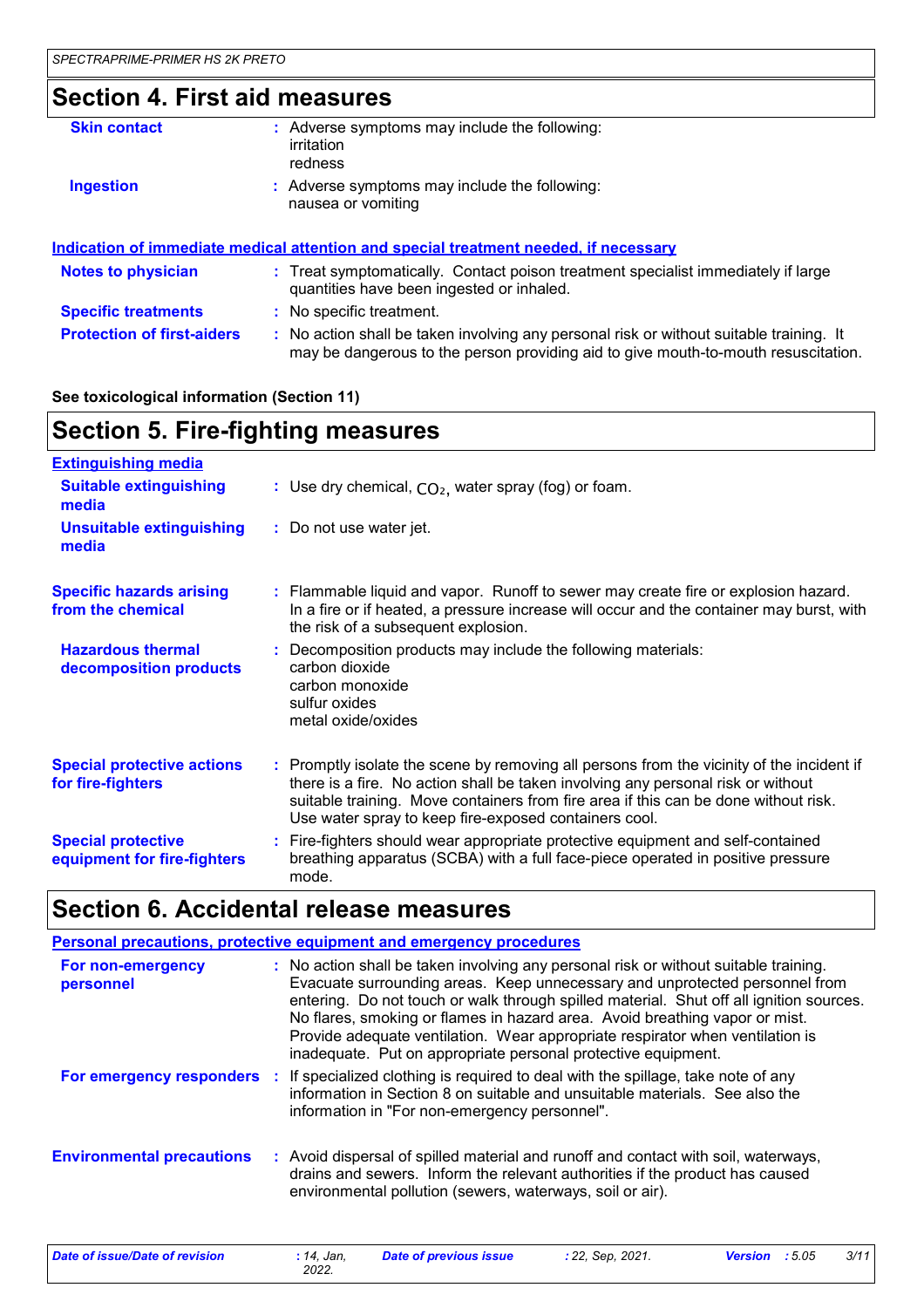### **Section 6. Accidental release measures**

#### **Methods and materials for containment and cleaning up**

| <b>Small spill</b> | : Stop leak if without risk. Move containers from spill area. Use spark-proof tools and<br>explosion-proof equipment. Dilute with water and mop up if water-soluble.<br>Alternatively, or if water-insoluble, absorb with an inert dry material and place in an<br>appropriate waste disposal container. Dispose of via a licensed waste disposal<br>contractor.                                                                                                                                                                                                                                                                                                                                                                                                      |
|--------------------|-----------------------------------------------------------------------------------------------------------------------------------------------------------------------------------------------------------------------------------------------------------------------------------------------------------------------------------------------------------------------------------------------------------------------------------------------------------------------------------------------------------------------------------------------------------------------------------------------------------------------------------------------------------------------------------------------------------------------------------------------------------------------|
| <b>Large spill</b> | : Stop leak if without risk. Move containers from spill area. Use spark-proof tools and<br>explosion-proof equipment. Approach release from upwind. Prevent entry into<br>sewers, water courses, basements or confined areas. Wash spillages into an<br>effluent treatment plant or proceed as follows. Contain and collect spillage with non-<br>combustible, absorbent material e.g. sand, earth, vermiculite or diatomaceous earth<br>and place in container for disposal according to local regulations (see Section 13).<br>Dispose of via a licensed waste disposal contractor. Contaminated absorbent<br>material may pose the same hazard as the spilled product. Note: see Section 1 for<br>emergency contact information and Section 13 for waste disposal. |

### **Section 7. Handling and storage**

#### **Precautions for safe handling**

| <b>Protective measures</b>                                                       | : Put on appropriate personal protective equipment (see Section 8). Do not swallow.<br>Avoid contact with eyes, skin and clothing. Avoid breathing vapor or mist. Use only<br>with adequate ventilation. Wear appropriate respirator when ventilation is<br>inadequate. Do not enter storage areas and confined spaces unless adequately<br>ventilated. Keep in the original container or an approved alternative made from a<br>compatible material, kept tightly closed when not in use. Store and use away from<br>heat, sparks, open flame or any other ignition source. Use explosion-proof electrical<br>(ventilating, lighting and material handling) equipment. Use only non-sparking tools.<br>Take precautionary measures against electrostatic discharges. Empty containers<br>retain product residue and can be hazardous. Do not reuse container. |
|----------------------------------------------------------------------------------|----------------------------------------------------------------------------------------------------------------------------------------------------------------------------------------------------------------------------------------------------------------------------------------------------------------------------------------------------------------------------------------------------------------------------------------------------------------------------------------------------------------------------------------------------------------------------------------------------------------------------------------------------------------------------------------------------------------------------------------------------------------------------------------------------------------------------------------------------------------|
| <b>Advice on general</b><br>occupational hygiene                                 | : Eating, drinking and smoking should be prohibited in areas where this material is<br>handled, stored and processed. Workers should wash hands and face before<br>eating, drinking and smoking. Remove contaminated clothing and protective<br>equipment before entering eating areas. See also Section 8 for additional<br>information on hygiene measures.                                                                                                                                                                                                                                                                                                                                                                                                                                                                                                  |
| <b>Conditions for safe storage,</b><br>including any<br><b>incompatibilities</b> | Store in accordance with local regulations. Store in a segregated and approved<br>area. Store in original container protected from direct sunlight in a dry, cool and well-<br>ventilated area, away from incompatible materials (see Section 10) and food and<br>drink. Store locked up. Eliminate all ignition sources. Separate from oxidizing<br>materials. Keep container tightly closed and sealed until ready for use. Containers<br>that have been opened must be carefully resealed and kept upright to prevent<br>leakage. Do not store in unlabeled containers. Use appropriate containment to<br>avoid environmental contamination. See Section 10 for incompatible materials<br>before handling or use.                                                                                                                                           |

### **Section 8. Exposure controls/personal protection**

#### **Control parameters**

#### **Occupational exposure limits**

| <b>Ingredient name</b>         | <b>Exposure limits</b>                                                                           |        |      |
|--------------------------------|--------------------------------------------------------------------------------------------------|--------|------|
| <b>Barium Sulfate</b>          | ACGIH TLV (United States, 1/2021).                                                               |        |      |
| Talc                           | TWA: 5 mg/m <sup>3</sup> 8 hours. Form: Inhalable fraction<br>ACGIH TLV (United States, 1/2021). |        |      |
|                                | TWA: 2 mg/m <sup>3</sup> 8 hours. Form: Respirable fraction                                      |        |      |
| 2-Butyl Acetate                | ACGIH TLV (United States, 1/2021).                                                               |        |      |
|                                | STEL: 150 ppm 15 minutes.                                                                        |        |      |
| Xylene, mixed isomers          | TWA: 50 ppm 8 hours.<br>Ministry of Labor and Employement (Brazil, 11/2001).                     |        |      |
|                                | TWA: 78 ppm 8 hours.<br>TWA: 340 mg/m <sup>3</sup> 8 hours.                                      |        |      |
| Date of issue/Date of revision | <b>Date of previous issue</b><br>: 22, Sep, 2021.<br>$: 14$ , Jan.<br><b>Version</b><br>2022     | : 5.05 | 4/11 |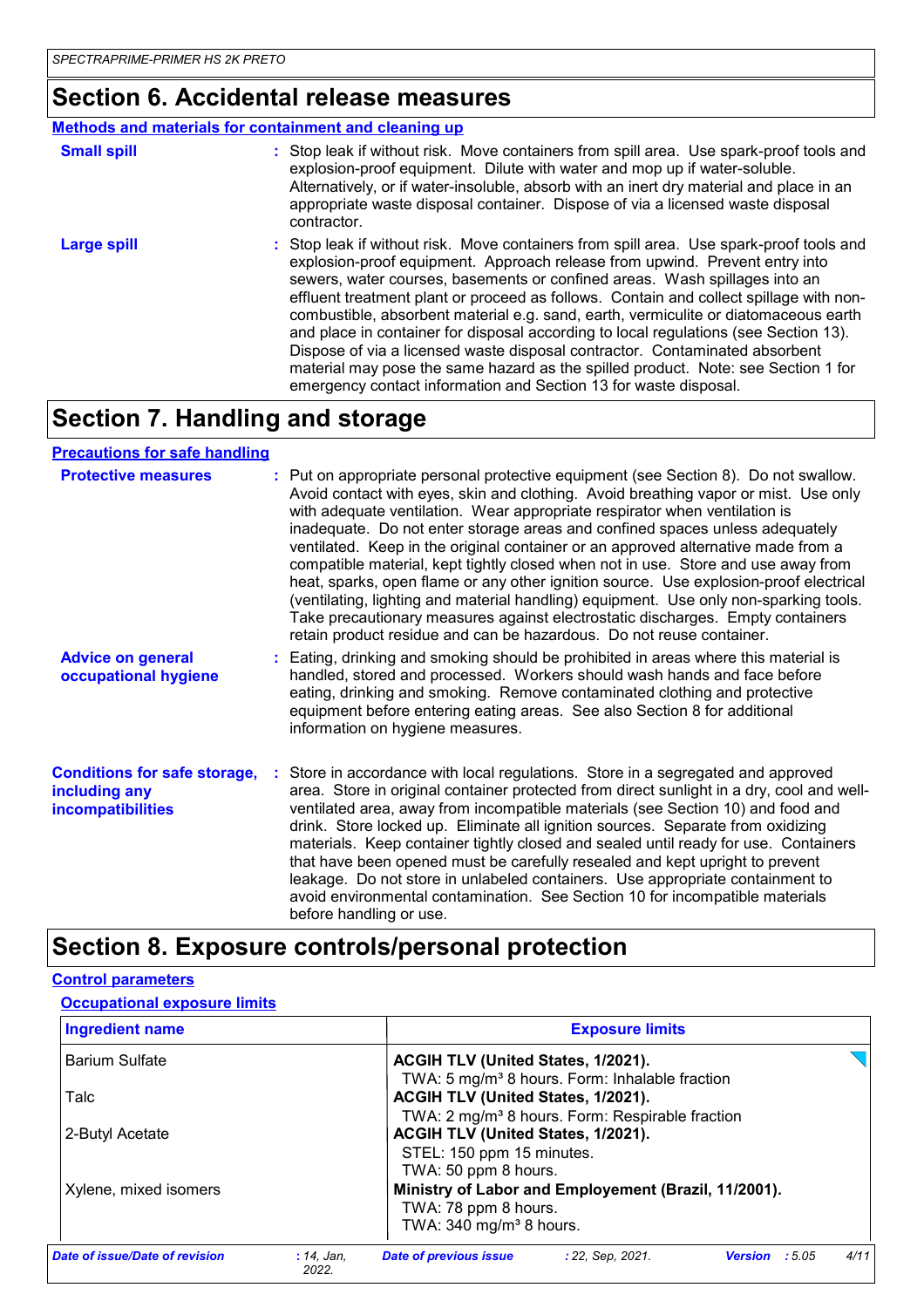### **Section 8. Exposure controls/personal protection**

| Ethylbenzene | Ministry of Labor and Employement (Brazil, 11/2001). |
|--------------|------------------------------------------------------|
|              | TWA: 78 ppm 8 hours.                                 |
|              | TWA: $340 \text{ mg/m}^3$ 8 hours.                   |
| Carbon Black | Ministry of Labor and Employement (Brazil, 11/2001). |
|              | TWA: $3.5 \text{ mg/m}^3$ 8 hours.                   |

**The information contained in this safety data sheet does not constitute the user's own assessment of workplace risks, as required by other health and safety legislation. The provisions of the national health and safety at work regulations apply to the use of this product at work.**

| <b>Appropriate engineering</b><br><b>controls</b> | : Use only with adequate ventilation. Use process enclosures, local exhaust<br>ventilation or other engineering controls to keep worker exposure to airborne<br>contaminants below any recommended or statutory limits. The engineering controls<br>also need to keep gas, vapor or dust concentrations below any lower explosive<br>limits. Use explosion-proof ventilation equipment. |
|---------------------------------------------------|-----------------------------------------------------------------------------------------------------------------------------------------------------------------------------------------------------------------------------------------------------------------------------------------------------------------------------------------------------------------------------------------|
| <b>Environmental exposure</b><br><b>controls</b>  | : Emissions from ventilation or work process equipment should be checked to ensure<br>they comply with the requirements of environmental protection legislation. In some<br>cases, fume scrubbers, filters or engineering modifications to the process<br>equipment will be necessary to reduce emissions to acceptable levels.                                                         |

#### **Individual protection measures**

| : Wash hands, forearms and face thoroughly after handling chemical products, before<br>eating, smoking and using the lavatory and at the end of the working period.<br>Appropriate techniques should be used to remove potentially contaminated clothing.<br>Wash contaminated clothing before reusing. Ensure that eyewash stations and<br>safety showers are close to the workstation location.<br>Nota(s): Contaminated clothing should be washed separately.                                                                                                                                                          |
|---------------------------------------------------------------------------------------------------------------------------------------------------------------------------------------------------------------------------------------------------------------------------------------------------------------------------------------------------------------------------------------------------------------------------------------------------------------------------------------------------------------------------------------------------------------------------------------------------------------------------|
| Safety eyewear complying with an approved standard should be used when a risk<br>assessment indicates this is necessary to avoid exposure to liquid splashes, mists,<br>gases or dusts. If contact is possible, the following protection should be worn,<br>unless the assessment indicates a higher degree of protection: chemical splash<br>goggles.                                                                                                                                                                                                                                                                    |
|                                                                                                                                                                                                                                                                                                                                                                                                                                                                                                                                                                                                                           |
| : Chemical-resistant, impervious gloves complying with an approved standard should<br>be worn at all times when handling chemical products if a risk assessment indicates<br>this is necessary. Considering the parameters specified by the glove manufacturer,<br>check during use that the gloves are still retaining their protective properties. It<br>should be noted that the time to breakthrough for any glove material may be<br>different for different glove manufacturers. In the case of mixtures, consisting of<br>several substances, the protection time of the gloves cannot be accurately<br>estimated. |
| Recommended gloves: Nitrile gloves                                                                                                                                                                                                                                                                                                                                                                                                                                                                                                                                                                                        |
| Personal protective equipment for the body should be selected based on the task<br>being performed and the risks involved and should be approved by a specialist<br>before handling this product. When there is a risk of ignition from static electricity,<br>wear anti-static protective clothing. For the greatest protection from static<br>discharges, clothing should include anti-static overalls, boots and gloves.                                                                                                                                                                                               |
| : Appropriate footwear and any additional skin protection measures should be<br>selected based on the task being performed and the risks involved and should be<br>approved by a specialist before handling this product.<br>Nota(s): Closed shoes are recommended for protection.                                                                                                                                                                                                                                                                                                                                        |
| Based on the hazard and potential for exposure, select a respirator that meets the<br>appropriate standard or certification. Respirators must be used according to a<br>respiratory protection program to ensure proper fitting, training, and other important<br>aspects of use.<br>If personal exposure cannot be controlled below applicable limits by ventilation, wear<br>a properly fitted organic vapor/particulate respirator.                                                                                                                                                                                    |
|                                                                                                                                                                                                                                                                                                                                                                                                                                                                                                                                                                                                                           |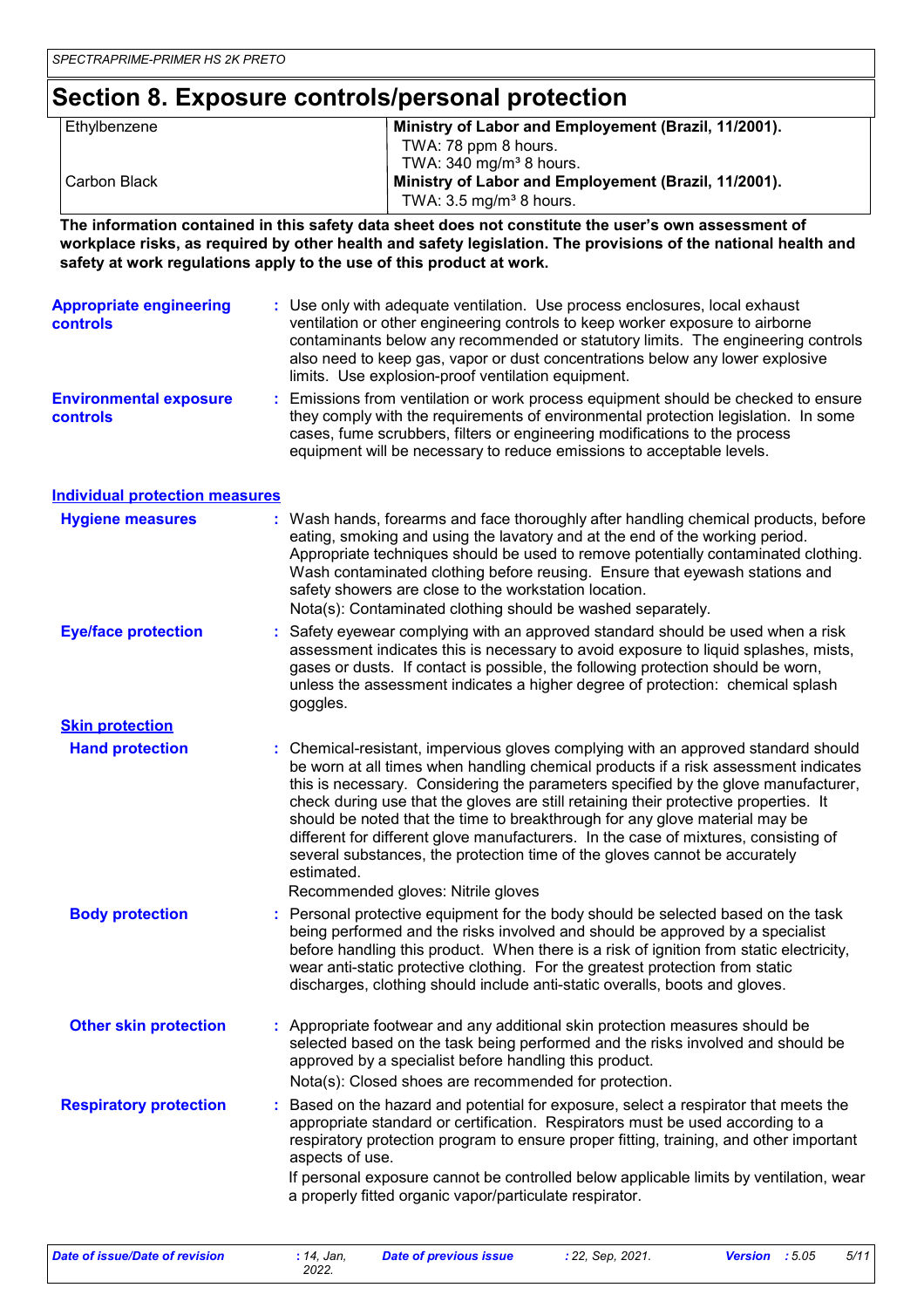## **Section 9. Physical and chemical properties**

| <b>Appearance</b>                                                |                                                                |
|------------------------------------------------------------------|----------------------------------------------------------------|
| <b>Physical state</b>                                            | : Liquid.                                                      |
| <b>Color</b>                                                     | : Various                                                      |
| Odor                                                             | Characteristic.                                                |
| <b>Odor threshold</b>                                            | : Not available.                                               |
| рH                                                               | : Not applicable.                                              |
| <b>Melting/freezing point</b>                                    | : Not available.                                               |
| <b>Boiling point, Initial boiling</b><br>point and boiling range | : $112^{\circ}$ C (233.6 $^{\circ}$ F)                         |
| <b>Flash point</b>                                               | : Closed cup: $28^{\circ}$ C (82.4 $^{\circ}$ F)               |
| <b>Evaporation rate</b>                                          | : Not available.                                               |
| <b>Flammability</b>                                              | : Not available.                                               |
| Lower and upper explosion<br>limit/flammability limit            | $:$ Lower: $1\%$<br>Upper: 9.8%                                |
| <b>Vapor pressure</b>                                            | $: 1.3$ kPa (10 mm Hg)                                         |
| <b>Relative vapor density</b>                                    | : Not available.                                               |
| <b>Density</b>                                                   | $: 1.385306461$ g/cm <sup>3</sup>                              |
| <b>Solubility</b>                                                | : Not available.                                               |
| <b>Partition coefficient: n-</b><br>octanol/water                | : Not applicable.                                              |
| <b>Auto-ignition temperature</b>                                 | : Not available.                                               |
| <b>Decomposition temperature</b>                                 | : Not available.                                               |
| <b>Viscosity</b>                                                 | Kinematic (40°C (104°F)): <20.5 mm <sup>2</sup> /s (<20.5 cSt) |

### **Section 10. Stability and reactivity**

| <b>Reactivity</b>                            | : No specific test data related to reactivity available for this product or its ingredients.                                                                                 |
|----------------------------------------------|------------------------------------------------------------------------------------------------------------------------------------------------------------------------------|
| <b>Chemical stability</b>                    | : The product is stable.                                                                                                                                                     |
| <b>Possibility of hazardous</b><br>reactions | : Under normal conditions of storage and use, hazardous reactions will not occur.                                                                                            |
| <b>Conditions to avoid</b>                   | : Avoid all possible sources of ignition (spark or flame). Do not pressurize, cut, weld,<br>braze, solder, drill, grind or expose containers to heat or sources of ignition. |
| <b>Incompatible materials</b>                | : Reactive or incompatible with the following materials:<br>oxidizing materials                                                                                              |
| <b>Hazardous decomposition</b><br>products   | : Under normal conditions of storage and use, hazardous decomposition products<br>should not be produced.                                                                    |

## **Section 11. Toxicological information**

| ** Data of Mixture **                           |                                                     |
|-------------------------------------------------|-----------------------------------------------------|
| Information on the likely<br>routes of exposure | : Not available.                                    |
| <b>Potential acute health effects</b>           |                                                     |
| <b>Eye contact</b>                              | : No known significant effects or critical hazards. |
| <b>Inhalation</b>                               | : No known significant effects or critical hazards. |
| <b>Skin contact</b>                             | : Causes mild skin irritation.                      |
|                                                 |                                                     |

*Date of issue/Date of revision* **:** *14, Jan,*

*2022.*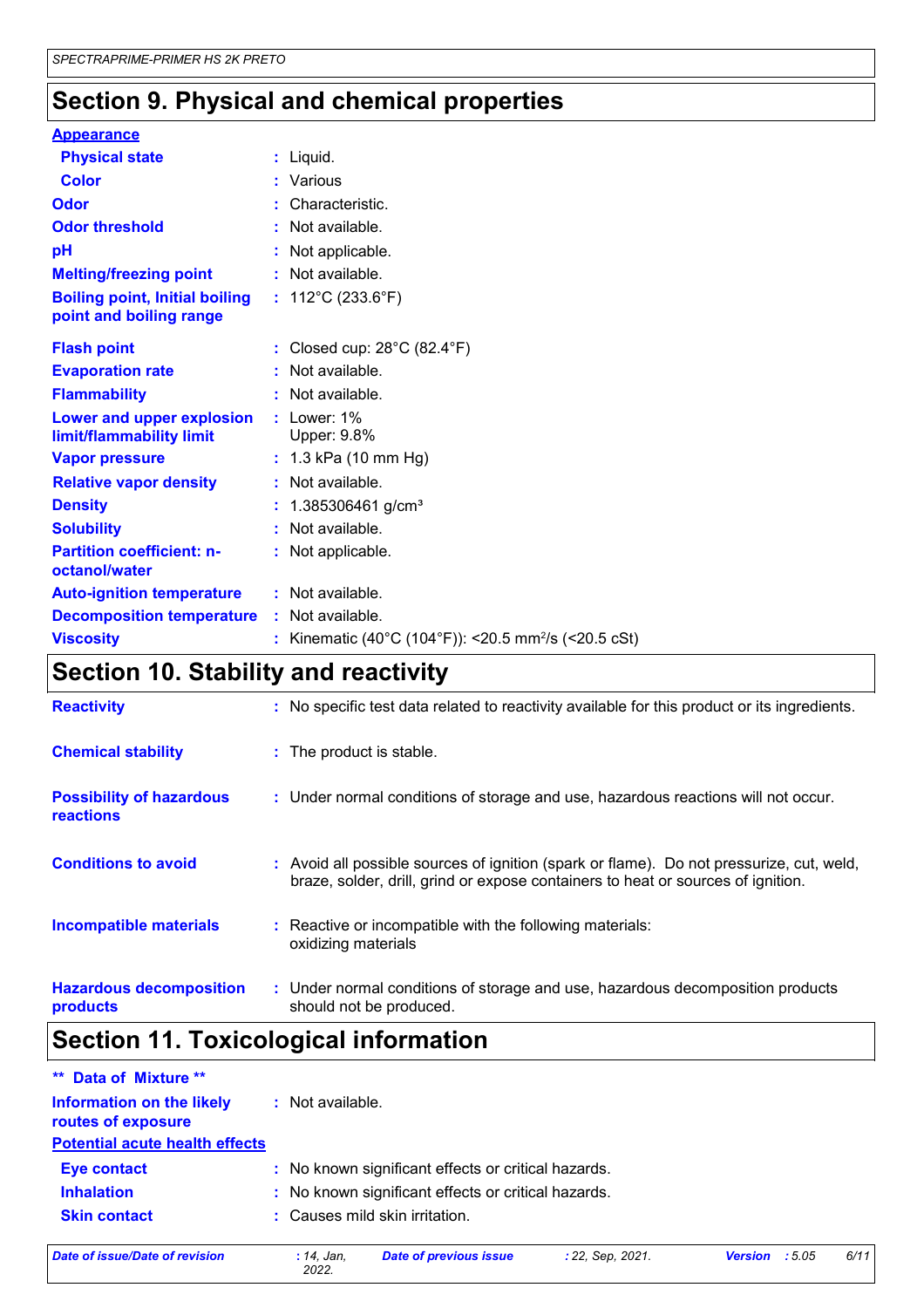### **Section 11. Toxicological information**

**Ingestion :** May be fatal if swallowed and enters airways.

#### **Symptoms related to the physical, chemical and toxicological characteristics**

| Eye contact         | : Adverse symptoms may include the following:<br>pain or irritation<br>watering<br>redness |  |
|---------------------|--------------------------------------------------------------------------------------------|--|
| <b>Inhalation</b>   | : No specific data.                                                                        |  |
| <b>Skin contact</b> | : Adverse symptoms may include the following:<br>irritation<br>redness                     |  |
| <b>Ingestion</b>    | : Adverse symptoms may include the following:<br>nausea or vomiting                        |  |

#### **Potential chronic health effects**

| <b>General</b>               | : No known significant effects or critical hazards. |
|------------------------------|-----------------------------------------------------|
| <b>Carcinogenicity</b>       | : No known significant effects or critical hazards. |
| <b>Mutagenicity</b>          | : No known significant effects or critical hazards. |
| <b>Teratogenicity</b>        | : No known significant effects or critical hazards. |
| <b>Developmental effects</b> | : No known significant effects or critical hazards. |
| <b>Fertility effects</b>     | : No known significant effects or critical hazards. |

#### **Numerical measures of toxicity**

#### **Acute toxicity estimates**

| Route               | <b>ATE value</b> |
|---------------------|------------------|
| l Dermal            | 12099.14 mg/kg   |
| Inhalation (gases)  | 73694.76 ppm     |
| Inhalation (vapors) | 127.79 mg/l      |

#### **\*\* Data of Component \*\***

#### **Information on toxicological effects**

| <b>Acute toxicity</b>          |                             |                |              |                 |  |
|--------------------------------|-----------------------------|----------------|--------------|-----------------|--|
| <b>Product/ingredient name</b> | <b>Result</b>               | <b>Species</b> | <b>Dose</b>  | <b>Exposure</b> |  |
| 2-Butyl Acetate                | LD50 Oral                   | Rat            | 3200 mg/kg   |                 |  |
| Xylene, mixed isomers          | <b>LC50 Inhalation Gas.</b> | Rat            | 6700 ppm     | 4 hours         |  |
|                                | LD50 Oral                   | Rat            | 4300 mg/kg   |                 |  |
| Ethylbenzene                   | LD50 Dermal                 | Rabbit         | >5000 mg/kg  |                 |  |
|                                | LD50 Oral                   | Rat            | 3500 mg/kg   |                 |  |
| Carbon Black                   | LD50 Oral                   | Rat            | >15400 mg/kg |                 |  |

**Irritation/Corrosion**

| <b>Product/ingredient name</b> | <b>Result</b>            | <b>Species</b> | <b>Score</b> | <b>Exposure</b>  | <b>Observation</b> |
|--------------------------------|--------------------------|----------------|--------------|------------------|--------------------|
| Talc                           | Skin - Mild irritant     | Human          |              | 72 hours 300     |                    |
|                                |                          |                |              | ug               |                    |
| Xylene, mixed isomers          | Eyes - Mild irritant     | Rabbit         |              | 87 mg            |                    |
|                                | Eyes - Severe irritant   | Rabbit         |              | 24 hours 5       |                    |
|                                |                          |                |              | lmg              |                    |
|                                | Skin - Mild irritant     | Rat            |              | I8 hours 60 uL⊺- |                    |
|                                | Skin - Moderate irritant | Rabbit         |              | 24 hours 500     |                    |
|                                |                          |                |              | lmg              |                    |
|                                | Skin - Moderate irritant | Rabbit         |              | $100\%$          |                    |
| Ethylbenzene                   | Eyes - Severe irritant   | Rabbit         |              | $500 \text{ mg}$ |                    |
|                                | Skin - Mild irritant     | Rabbit         |              | 24 hours 15      |                    |
|                                |                          |                |              | lmg              |                    |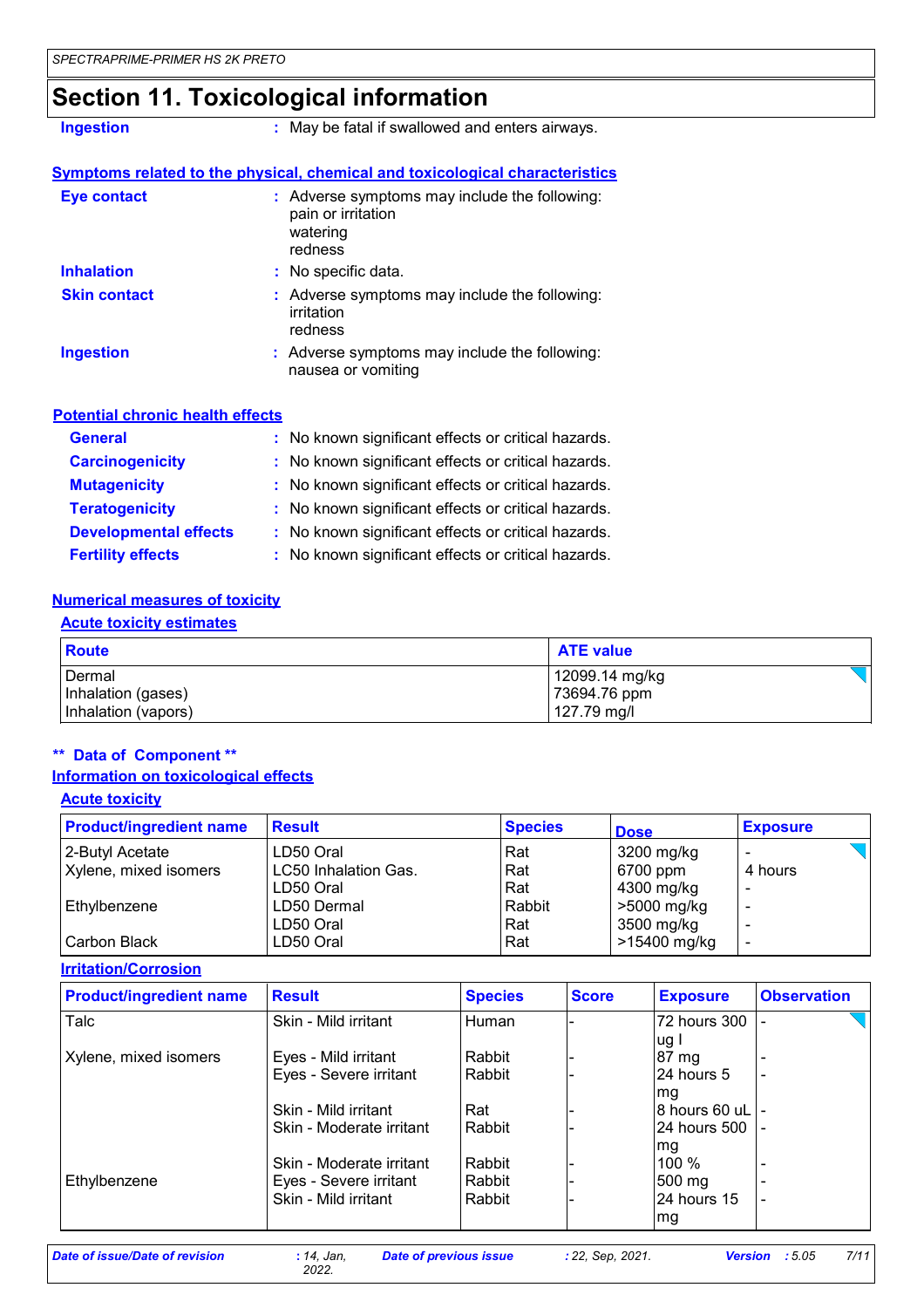### **Section 11. Toxicological information**

#### **Specific target organ toxicity (single exposure)**

| <b>Name</b>                                               | <b>Category</b>          | <b>Route of</b><br>exposure                                                    | <b>Target organs</b>            |
|-----------------------------------------------------------|--------------------------|--------------------------------------------------------------------------------|---------------------------------|
| Xylene, mixed isomers                                     | Category 3               |                                                                                | Respiratory tract<br>irritation |
| <b>Specific target organ toxicity (repeated exposure)</b> |                          |                                                                                |                                 |
| <b>Name</b>                                               | <b>Category</b>          | <b>Route of</b><br>exposure                                                    | <b>Target organs</b>            |
| Xylene, mixed isomers<br>Ethylbenzene                     | Category 2<br>Category 2 |                                                                                | hearing organs                  |
| <b>Aspiration hazard</b>                                  |                          |                                                                                |                                 |
| <b>Name</b>                                               |                          | <b>Result</b>                                                                  |                                 |
| Xylene, mixed isomers<br>Ethylbenzene                     |                          | <b>ASPIRATION HAZARD - Category 1</b><br><b>ASPIRATION HAZARD - Category 1</b> |                                 |

### **Section 12. Ecological information**

| <b>Toxicity</b>                |                                   |                                        |                 |
|--------------------------------|-----------------------------------|----------------------------------------|-----------------|
| <b>Product/ingredient name</b> | <b>Result</b>                     | <b>Species</b>                         | <b>Exposure</b> |
| Barium Sulfate                 | Acute EC50 634 mg/l Fresh water   | Crustaceans - Cypris<br>subglobosa     | 48 hours        |
|                                | Acute EC50 32 mg/l Fresh water    | Daphnia - Daphnia magna                | 48 hours        |
| Xylene, mixed isomers          | Acute LC50 8500 µg/l Marine water | Crustaceans - Palaemonetes<br>pugio    | 48 hours        |
|                                | Acute LC50 13400 µg/l Fresh water | Fish - Pimephales promelas             | 96 hours        |
| Ethylbenzene                   | Acute EC50 4900 µg/l Marine water | Algae - Skeletonema costatum           | 72 hours        |
|                                | Acute EC50 7700 µg/l Marine water | Algae - Skeletonema costatum           | 96 hours        |
|                                | Acute EC50 6.53 mg/l Marine water | Crustaceans - Artemia sp. -<br>Nauplii | 48 hours        |
|                                | Acute EC50 2.93 mg/l Fresh water  | Daphnia - Daphnia magna -<br>Neonate   | 48 hours        |
|                                | Acute LC50 4200 µg/l Fresh water  | Fish - Oncorhynchus mykiss             | 96 hours        |

#### **Persistence/degradability**

| <b>Product/ingredient name</b>          | <b>Aquatic half-life</b> | <b>Photolysis</b> | Biodegradability   |
|-----------------------------------------|--------------------------|-------------------|--------------------|
| Xylene, mixed isomers<br>l Ethvlbenzene |                          |                   | Readily<br>Readily |

#### **Bioaccumulative potential**

| <b>Product/ingredient name</b> | $\mathsf{LogP}_\mathsf{ow}$ | <b>BCF</b>  | <b>Potential</b> |
|--------------------------------|-----------------------------|-------------|------------------|
| Xylene, mixed isomers          |                             | 8.1 to 25.9 | low              |

#### **Mobility in soil**

| <b>Soil/water partition</b> |  |
|-----------------------------|--|
| <b>coefficient (Koc)</b>    |  |

**:** Not available.

**Other adverse effects** : No known significant effects or critical hazards.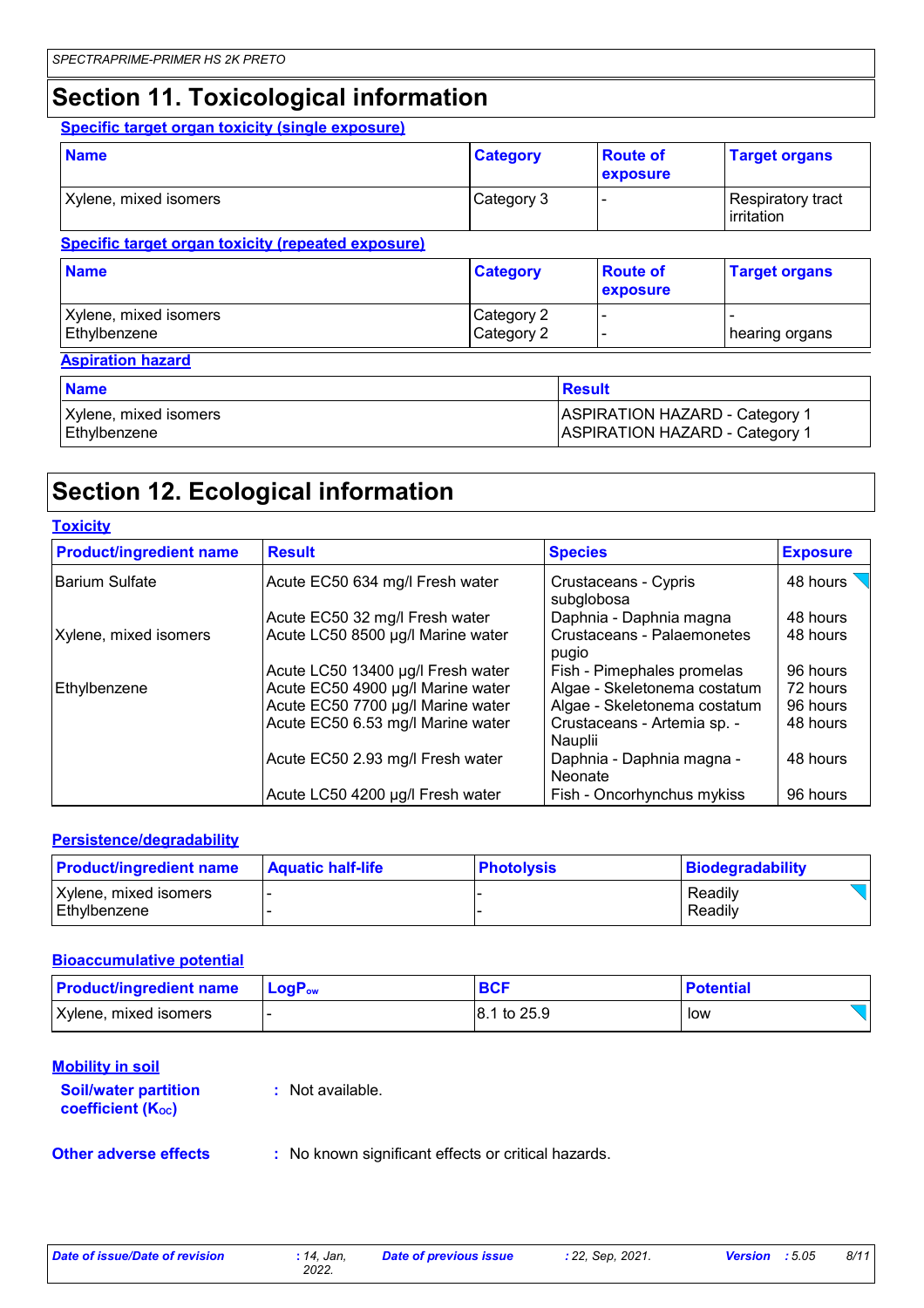### **Section 13. Disposal considerations**

#### **Disposal methods :**

The generation of waste should be avoided or minimized wherever possible. Disposal of this product, solutions and any by-products should at all times comply with the requirements of environmental protection and waste disposal legislation and any regional local authority requirements. Dispose of surplus and nonrecyclable products via a licensed waste disposal contractor. Waste should not be disposed of untreated to the sewer unless fully compliant with the requirements of all authorities with jurisdiction. Waste packaging should be recycled. Incineration or landfill should only be considered when recycling is not feasible. This material and its container must be disposed of in a safe way. Care should be taken when handling emptied containers that have not been cleaned or rinsed out. Empty containers or liners may retain some product residues. Vapor from product residues may create a highly flammable or explosive atmosphere inside the container. Do not cut, weld or grind used containers unless they have been cleaned thoroughly internally. Avoid dispersal of spilled material and runoff and contact with soil, waterways, drains and sewers.

### **Section 14. Transport information**

|                                      | <b>Brazil - ANTT</b> | <b>IMDG</b>    | <b>IATA</b>    |
|--------------------------------------|----------------------|----------------|----------------|
| <b>UN number</b>                     | <b>UN1263</b>        | <b>UN1263</b>  | <b>UN1263</b>  |
| <b>UN proper</b><br>shipping name    | <b>PAINT</b>         | <b>PAINT</b>   | <b>PAINT</b>   |
| <b>Transport hazard</b><br>class(es) | 3                    | 3              | 3              |
| <b>Packing group</b>                 | Ш                    | $\mathbf{III}$ | $\mathbf{III}$ |
| <b>Environmental</b><br>hazards      | No.                  | No.            | No.            |
| <b>Additional</b><br>information     | Risk number 30       | -              |                |

**Special precautions for user Transport within user's premises:** always transport in closed containers that are **:** upright and secure. Ensure that persons transporting the product know what to do in the event of an accident or spillage.

### **Section 15. Regulatory information**

#### **Safety, health and environmental regulations specific for the product**

**:** No known specific national and/or regional regulations applicable to this product (including its ingredients).

#### **International regulations**

**Chemical Weapon Convention List Schedules I, II & III Chemicals** Not listed.

#### **Montreal Protocol**

Not listed.

#### **Stockholm Convention on Persistent Organic Pollutants**

Not listed.

### **Rotterdam Convention on Prior Informed Consent (PIC)**

Not listed.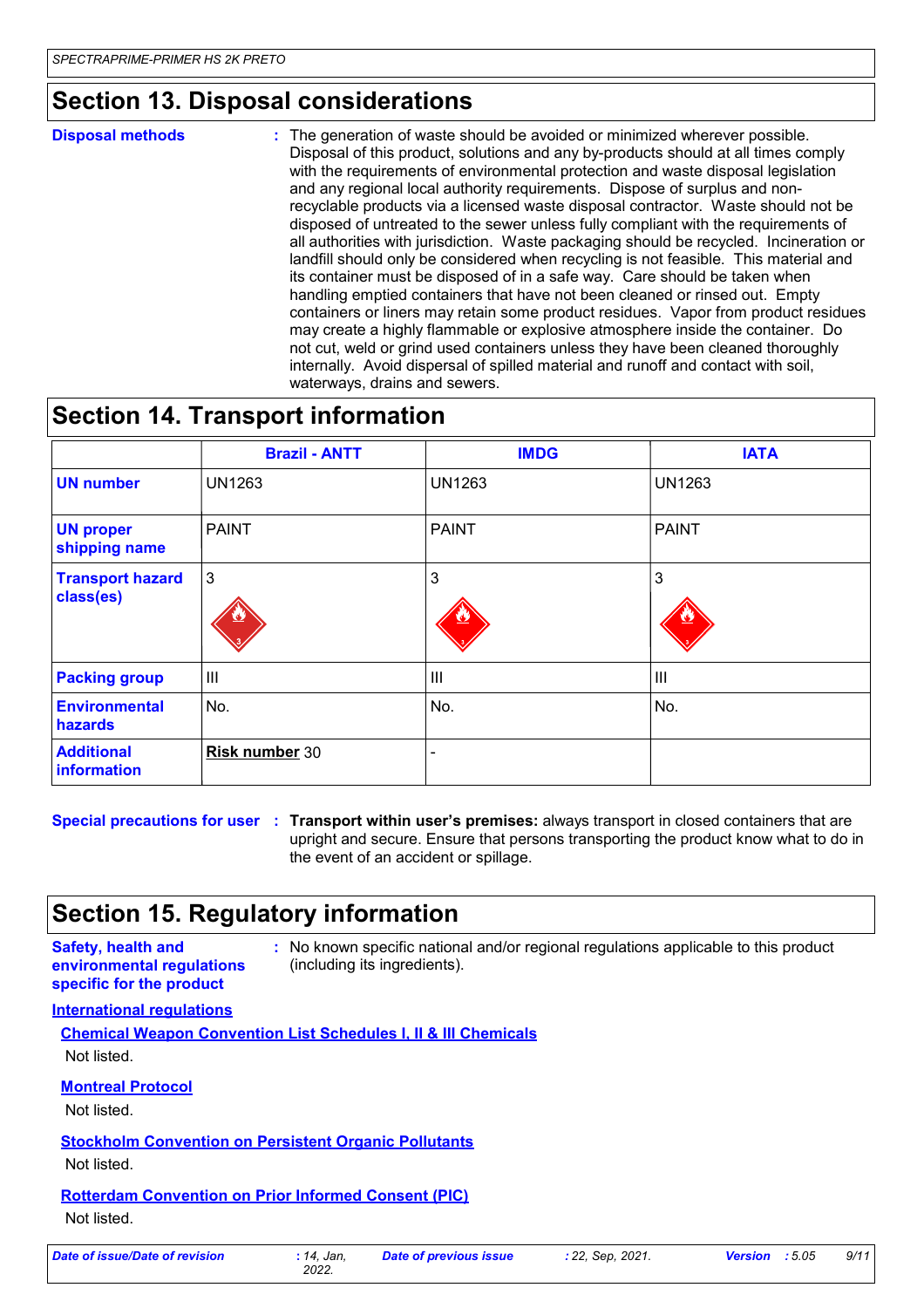### **Section 15. Regulatory information**

**UNECE Aarhus Protocol on POPs and Heavy Metals** Not listed.

#### **Inventory list**

| <b>Australia</b>         | : Not determined.                                                                    |
|--------------------------|--------------------------------------------------------------------------------------|
| <b>Canada</b>            | : Not determined.                                                                    |
| <b>China</b>             | : Not determined.                                                                    |
| <b>Europe</b>            | : Not determined.                                                                    |
| <b>Japan</b>             | : Japan inventory (CSCL): Not determined.<br>Japan inventory (ISHL): Not determined. |
| <b>Malaysia</b>          | : Not determined                                                                     |
| <b>New Zealand</b>       | : Not determined.                                                                    |
| <b>Philippines</b>       | : Not determined.                                                                    |
| <b>Republic of Korea</b> | : Not determined.                                                                    |
| <b>Taiwan</b>            | : Not determined.                                                                    |
| <b>Thailand</b>          | : Not determined.                                                                    |
| <b>Turkey</b>            | : Not determined.                                                                    |
| <b>United States</b>     | : Not determined.                                                                    |
| <b>Viet Nam</b>          | : Not determined.                                                                    |

### **Section 16. Other information**

| <b>History</b>                    |                                                                                                                                                                                                                                                                                                                                                                                                                                                                                                                                                        |  |
|-----------------------------------|--------------------------------------------------------------------------------------------------------------------------------------------------------------------------------------------------------------------------------------------------------------------------------------------------------------------------------------------------------------------------------------------------------------------------------------------------------------------------------------------------------------------------------------------------------|--|
| Date of printing                  | $: 16,$ Jan, 2022.                                                                                                                                                                                                                                                                                                                                                                                                                                                                                                                                     |  |
| Date of issue/Date of<br>revision | $: 14$ , Jan, 2022.                                                                                                                                                                                                                                                                                                                                                                                                                                                                                                                                    |  |
| Date of previous issue            | $: 22,$ Sep, 2021.                                                                                                                                                                                                                                                                                                                                                                                                                                                                                                                                     |  |
| <b>Version</b>                    | : 5.05                                                                                                                                                                                                                                                                                                                                                                                                                                                                                                                                                 |  |
| <b>Version of the Product</b>     | : 00800                                                                                                                                                                                                                                                                                                                                                                                                                                                                                                                                                |  |
| <b>Key to abbreviations</b>       | $:$ ATE = Acute Toxicity Estimate<br>BCF = Bioconcentration Factor<br>GHS = Globally Harmonized System of Classification and Labelling of Chemicals<br>IATA = International Air Transport Association<br>IBC = Intermediate Bulk Container<br><b>IMDG = International Maritime Dangerous Goods</b><br>LogPow = logarithm of the octanol/water partition coefficient<br>MARPOL = International Convention for the Prevention of Pollution From Ships,<br>1973 as modified by the Protocol of 1978. ("Marpol" = marine pollution)<br>UN = United Nations |  |
| <b>References</b>                 | $:$ Not available.                                                                                                                                                                                                                                                                                                                                                                                                                                                                                                                                     |  |

**Indicates information that has changed from previously issued version.**

#### **Notice to reader**

**It is recommended that each customer or recipient of this Safety Data Sheet (SDS) study it carefully and consult resources, as necessary or appropriate, to become aware of and understand the data contained in this SDS and any hazards associated with the product. This information is provided in good faith and believed to be accurate as of the effective date herein. However, no warranty, express or implied, is given. The information presented here applies only to the product as shipped. The addition of any material can change the composition, hazards and risks of the product. Products shall not be repackaged, modified, or tinted except as specifically instructed by Sherwin-Williams, including but not limited to the incorporation of non Sherwin-Williams products or the use or addition of products in proportions not specified by Sherwin-Williams. Regulatory requirements are subject to change and may differ between various locations and jurisdictions. The customer/buyer/user is responsible to ensure that his activities comply with all country, federal, state, provincial or local laws. The conditions for use of the product are not under the control of the manufacturer; the customer/buyer/user is responsible to determine the conditions necessary for the safe use**